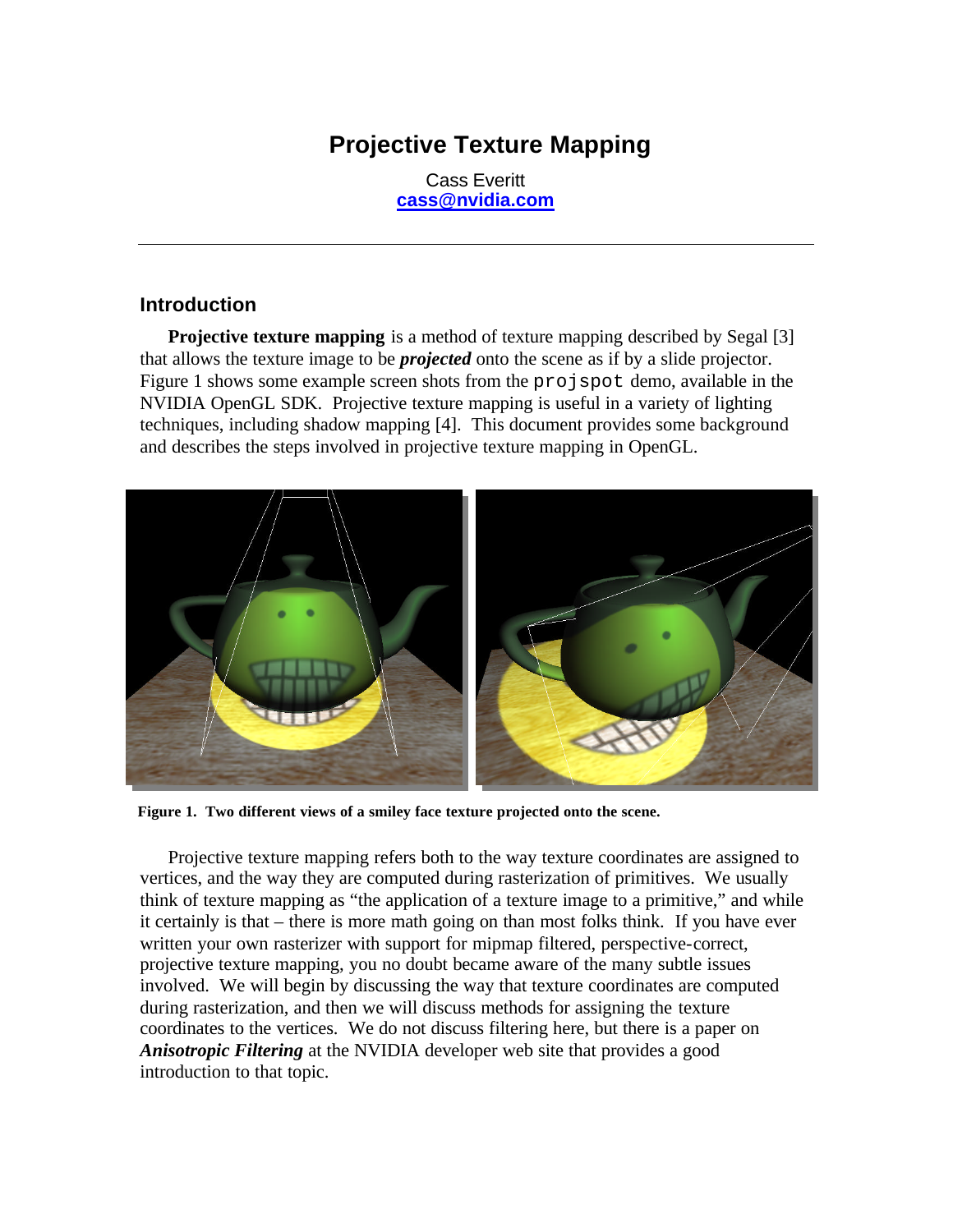### **Rasterization Details**

When performing projective texture mapping, we use *homogeneous* texture coordinates, or coordinates in *projective space*. When performing non-projective texture mapping, we use *real* texture coordinates, or coordinates in *real space*. For projective 2D texture mapping, the 3-component homogeneous coordinate (s,t,q) is interpolated over the primitive and then at each fragment, the interpolated *homogeneous* coordinate is projected to a *real* 2D texture coordinate, (s/q, t/q), to index into the texture image. For non-projective 2D texture mapping, the 2-component real coordinate (s,t) is interpolated over the primitive and used directly to index into the texture image.

The images in Figure 2 illustrate the difference between interpolating in projective space and real space. In projective space, the two triangles have the same screen-space coordinate gradients, but that is impossible in real space. These images were generated with the qcoord demo, which is available in the NVIDIA OpenGL SDK.





**(a) projective space interpolation (b) real space interpolation Figure 2. These images illustrate interpolation in (a) projective space and (b) real space.**

One important note about the images in Figure 2 is that the geometry is a trapezoid that is parallel to the image plane. It is *not* a perspective projection of an elongated rectangle extending into the distance. This is an important distinction because the effect we see here looks like an illustration of the difference between **perspective-correct** and **non-perspective-correct** interpolation. The idea is related because perspective correction is about correctly interpolating in post-perspective real space (window coordinates), parameters that vary linearly in homogenous clip (or eye) space [1].

While the concepts of perspective-correct interpolation and projective texture mapping are closely related, they are, in fact, orthogonal. Perspective-correct (or nonperspective-correct) interpolation describes how each of s, t, q, and any other parameters that vary from vertex to vertex are interpolated over a polygon. The fact that s and t are divided by q for projective texture mapping is mostly irrelevant to the machinery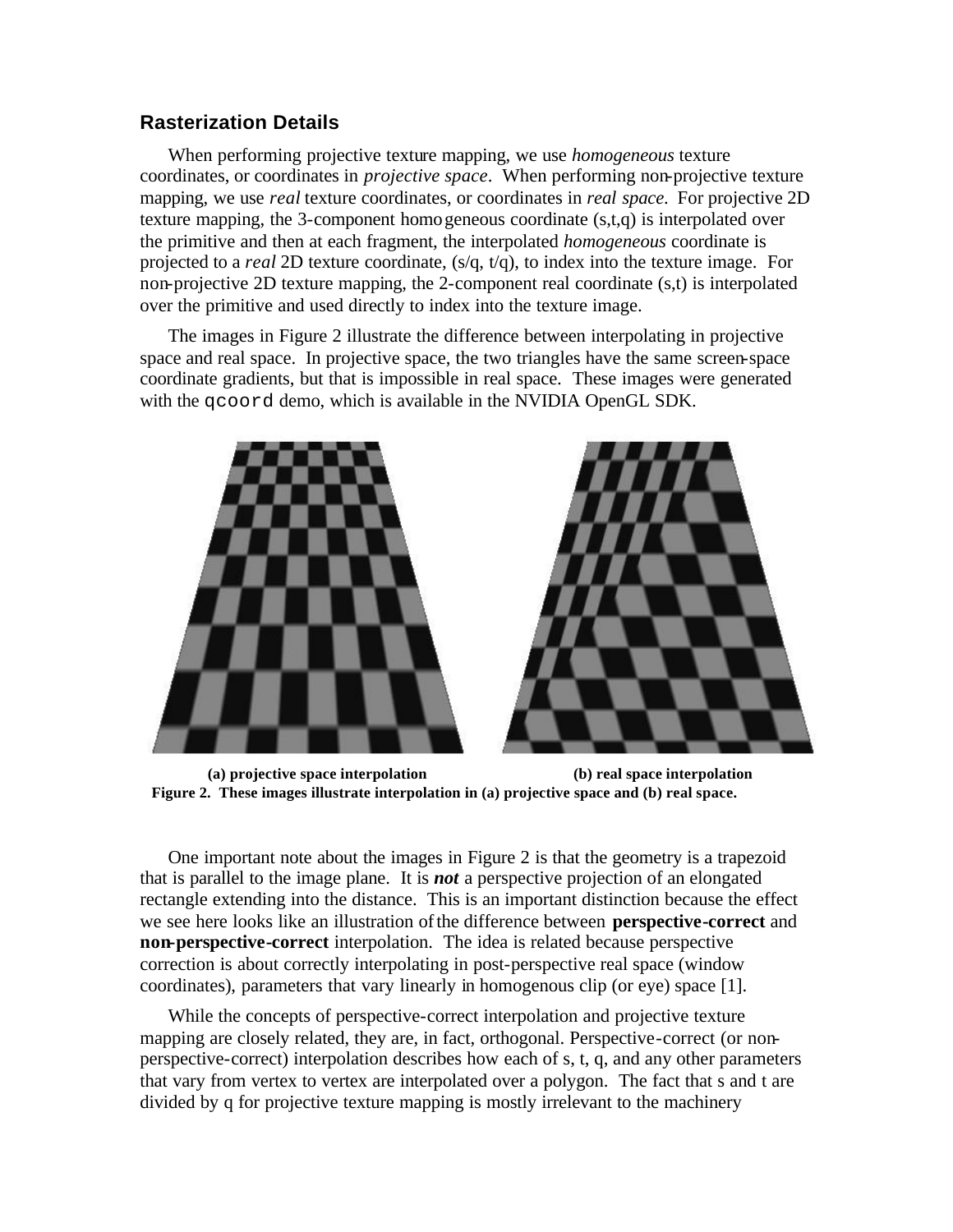responsible for interpolating these quantities. I say *mostly* because, early OpenGL implementations performed both projection and perspective correction with a single divide (by  $q/w$ ). While this approach worked well for non-multitexture systems without perspective-correct color, it is less useful in modern multitexture-capable hardware with perspective-correct color because each texture unit has its own q coordinate.

#### **Assigning Homogeneous Texture Coordinates**

The rasterization discussion above assumed that homogeneous texture coordinates had been assigned per-vertex. As the application programmer, that is our job. This section describes how to set that up in OpenGL [2].

Consider that the texture is being projected onto the scene by a *slide projector*. This projector has most of the same properties that cameras have – it has a **viewing transform** that transforms world space coordinates into *projector space* (or eye space), and it has a **projection transform** that maps the *projector space* view volume to clip coordinates. Finally, we have a scale and bias to apply a simple range mapping. In the case of the camera, x and y are mapped based on the current viewport settings, and z is mapped based on the current depth range. For projective texture mapping, the range mapping is typically [0,1] for each coordinate. The NV\_texture\_rectangle texture target is an exception to this case because it is indexed by  $s \in [0, \text{width}]$  and  $t \in [0, \text{height}]$ .

Figure 3 compares the transforms that are applied to vertex position in order to compute window space positional coordinates and projective texture coordinates.



The key to assigning texture coordinates for projective texture mapping is to use the

**transforms applied to world space vertex position to generate window space coordinates are very similar to the projector transforms applied to world space vertex position to generate projective texture coordinates.**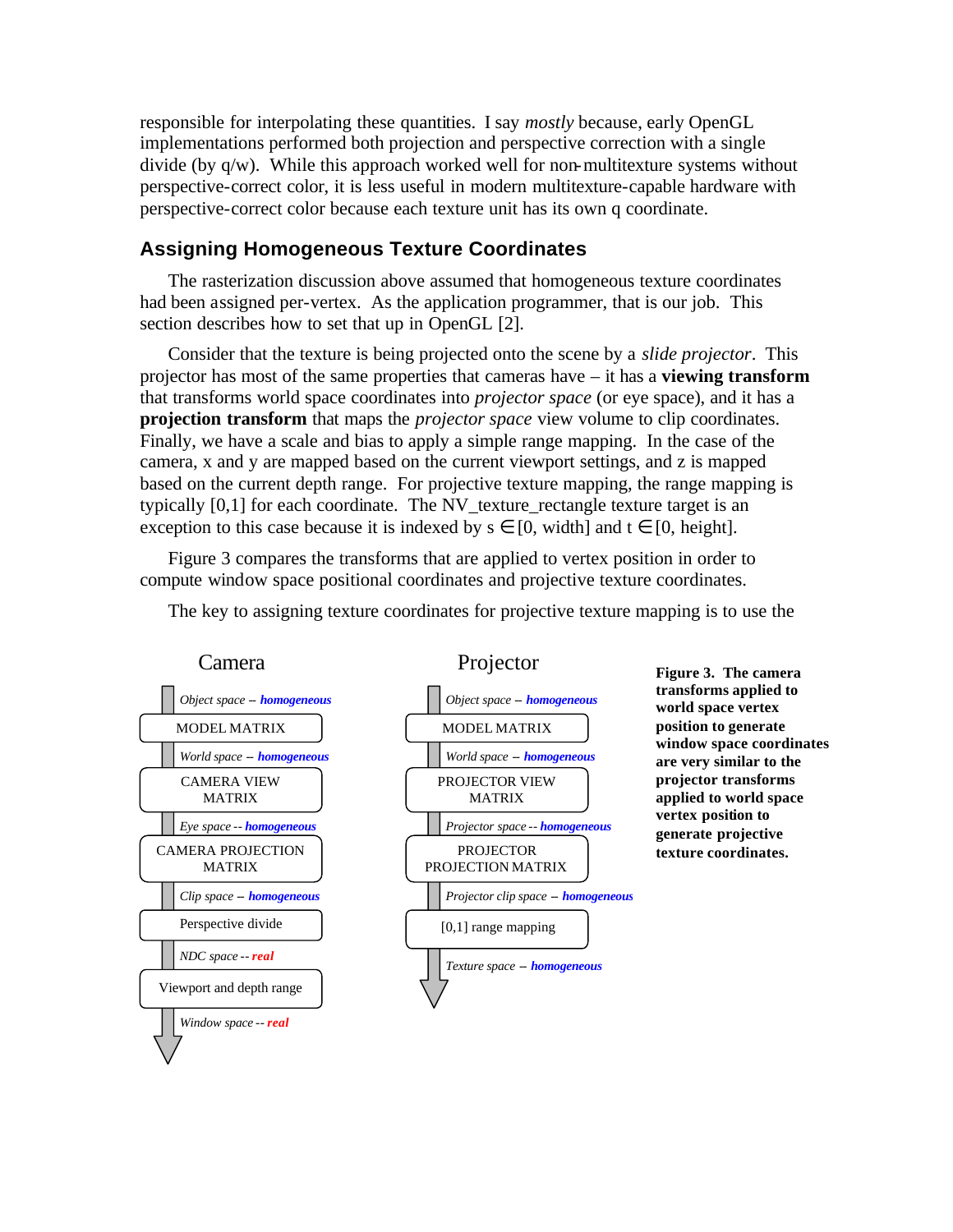OpenGL texture coordinate generation (texgen) facility. The texgen facility simply generates texture coordinates from other vertex attributes. In the case of GL\_OBJECT\_- LINEAR and GL\_EYE\_LINEAR texgen, the vertex position (in object space and eye space respectively) is used to generate the texture coordinate. Other forms of texgen use different attributes. GL\_SPHEREMAP and GL\_REFLECTION\_MAP\_ARB use the eye space vertex position and normal. GL\_NORMAL\_MAP\_ARB simply assigns the eye space normal vector to the texture coordinates.

OpenGL keeps texgen state on a per-coordinate basis, which means, for example that you could assign the S texture coordinate with GL\_SPHERE\_MAP, the T coordinate with GL\_REFLECTION\_MAP\_ARB, the R coordinate with GL\_OBJECT\_LINEAR, and the Q coordinate with GL\_EYE\_LINEAR. This flexibility is not particularly useful, though, and we typically use the same form of texgen for all coordinates.

The two types of texgen that are useful for projective texture mapping are *object linear* and *eye linear*. In both of these modes each component of the texture coordinate is computed by evaluating a plane equation at the vertex position. Because each coordinate has its own plane equation, and evaluating the plane equation is equivalent to a 4 component dot product, it may be more intuitive to think of the four texgen planes as forming a 4x4 matrix, **T**. Since texgen can be enabled per-coordinate, it would have been difficult to use this language in the OpenGL spec. Equations 1 and 2 illustrate how vertex positions are transformed into texture coordinates by the "texgen matrix".

$$
\begin{bmatrix} s \\ t \\ r \\ q \end{bmatrix} = \mathbf{T}_o \begin{bmatrix} v_x \\ v_y \\ v_z \\ v_w \end{bmatrix}_{object} \tag{1}
$$

In the following two subsections, we will consider how to compute  $\mathbf{T}_o$  (for *object linear* texgen) and **T***e* (for *eye linear* texgen). Also note that the texture coordinate generated by texgen is still transformed by the texture matrix. This can be attractive because it allows us to use standard matrix manipulation commands (glTranslate(), glRotate(), gluPerspective(), etc.), but it may be slightly less efficient than combining all transforms into the texgen matrix.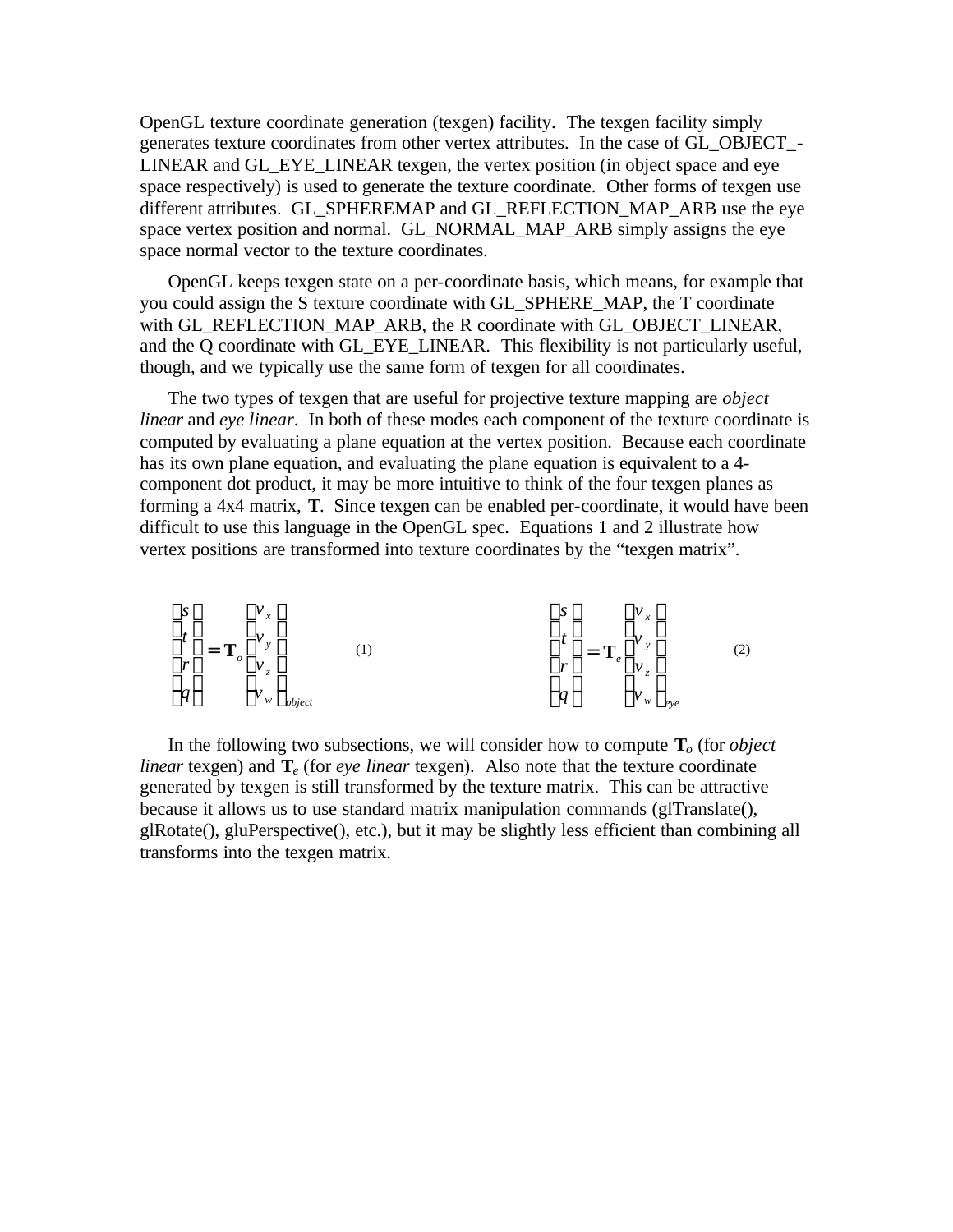### **Object Linear Texgen**

*Object linear* texgen transforms the object space vertex position as specified to OpenGL. The concatenation of matrices required in this case is shown in Equation 3. In this equation, **M** is the *model matrix* (not to be confused with the OpenGL

$$
\mathbf{T}_o = \begin{bmatrix} \frac{1}{2} & 0 & 0 & \frac{1}{2} \\ 0 & \frac{1}{2} & 0 & \frac{1}{2} \\ 0 & 0 & \frac{1}{2} & \frac{1}{2} \\ 0 & 0 & 0 & 1 \end{bmatrix} \mathbf{P}_p \mathbf{V}_p \mathbf{M}
$$
 (3)

MODELVIEW matrix),  $V_p$  is the *view matrix* for the projector, and  $P_p$  is the *projection matrix* for the projector. The final matrix given performs the scale and bias to map the s, t, and r components of the texture coordinate to the [0,1] range.

Some considerations of using *object linear* texgen are that 1) you should keep track of your current *model matrix* – which is something OpenGL does not help you with, and 2) the object linear texgen planes, **T***o*, must be updated every time the model matrix changes.

#### **Eye Linear Texgen**

*Eye linear* texgen transforms the eye space vertex position, which is simply the object space vertex position transformed by the OpenGL MODELVIEW matrix. The concatenation of matrices required in this case is shown in Equation 4. The matrices in this equation are the same as in Equation 3, except that the *model matrix*, M, has been replaced with the *inverse* of camera (or eye) *view matrix*,  $V_e^{-1}$ . This is logical, because we need to undo the eye's viewing transform to get back to world space.

$$
\mathbf{T}_{e} = \begin{bmatrix} \frac{1}{2} & 0 & 0 & \frac{1}{2} \\ 0 & \frac{1}{2} & 0 & \frac{1}{2} \\ 0 & 0 & \frac{1}{2} & \frac{1}{2} \\ 0 & 0 & 0 & 1 \end{bmatrix} \mathbf{P}_{p} \mathbf{V}_{p} \mathbf{V}_{e}^{-1}
$$
 (4)

Some considerations for using *eye linear* texgen are that 1) OpenGL transform and lighting **must** compute eye-space vertex position, and 2) a matrix inverse must be computed. OpenGL transform and lighting may already be computing eye space vertex position if we are using per-vertex lighting, so there may not be any significant per-vertex cost associated with *eye linear* texgen. OpenGL also tries to help out with the matrix inverse that is needed. It does this by transforming the eye planes (or rows of  $\mathbf{T}_e$ ) by the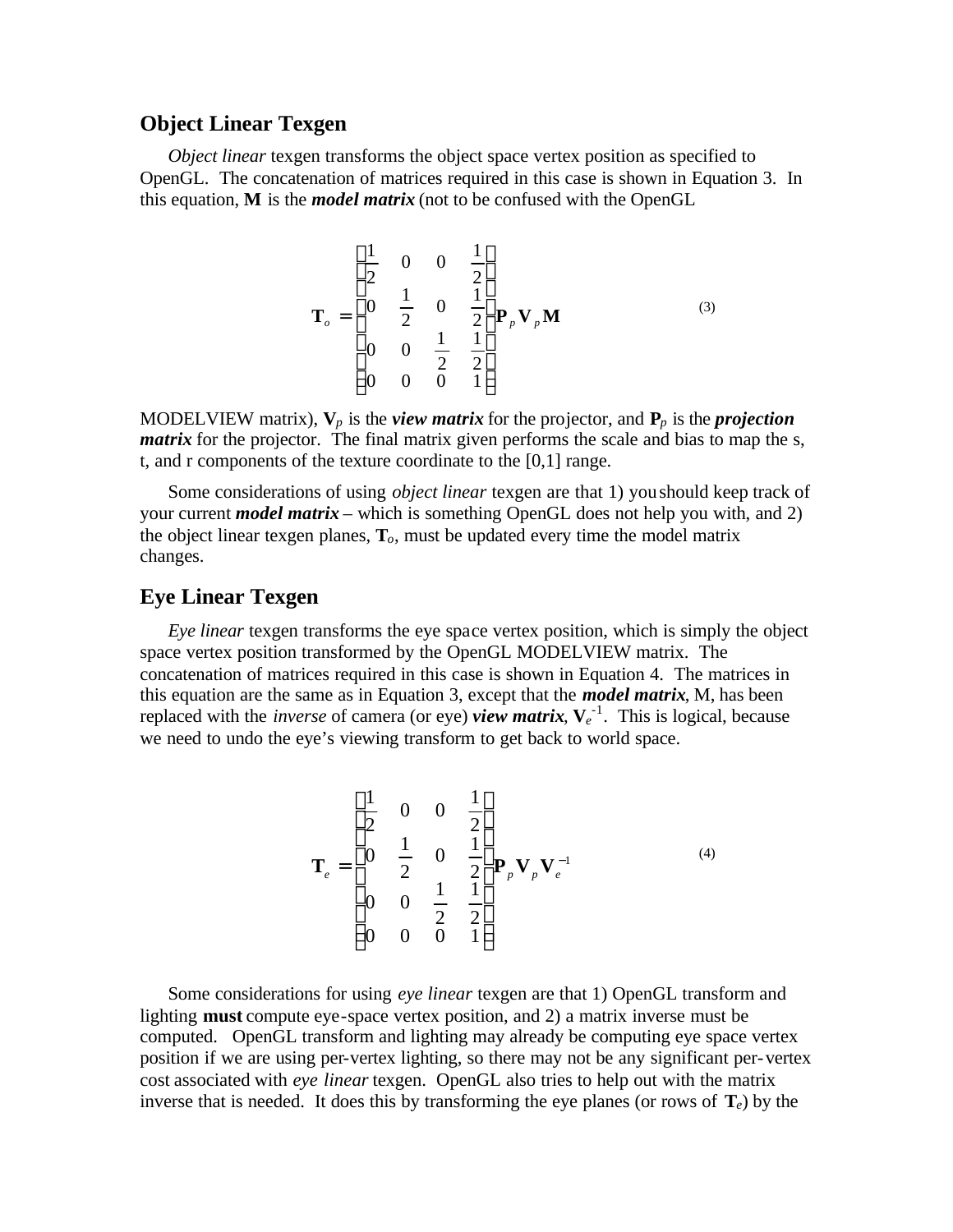inverse of the current MODELVIEW matrix. This is a common source of confusion when using *eye linear* texgen, so be aware. If you want to specify  $T_e$  directly, you should verify that the current MODELVIEW matrix is **identity**. To let OpenGL take care of the inverse view matrix, you can simply set the MODELVIEW matrix to contain *only* the *view matrix.* Then, you would pass in the matrix from Equation 4 without including  $V_e^{-1}$ .

### **Caveats**

There are a couple of issues to be aware of when using projective texture mapping. One is *reverse projection* and the other is texture image resolution and filtering.

## **Reverse Projection**

Unlike a real projector, the math of projective texture mapping actually produces a dual projection. One along the projector's view direction, and another in the opposite direction. Figure 4 illustrates this effect.



**Figure 4. Projective texture mapping produces a reverse projection as well.**

The sign of q becomes negative behind the projector, which inverts the texture image in the reverse projection. Typically applications use a 1D texture or other interpolated quantity to eliminate color contribution when the q coordinate of the projective texture becomes negative.

# **Filtering Projective Textures**

Another complication of projective texture mapping is the pathological variation in filtering requirements that can occur. Due to the nature of the two frusta involved, there can be portions of the texture image that require extremely anisotropic filter kernels, extreme minification, and extreme magnification of a single texture image in a single pass. Figure 5 illustrates this "deer in headlights" orientation of the two frusta.